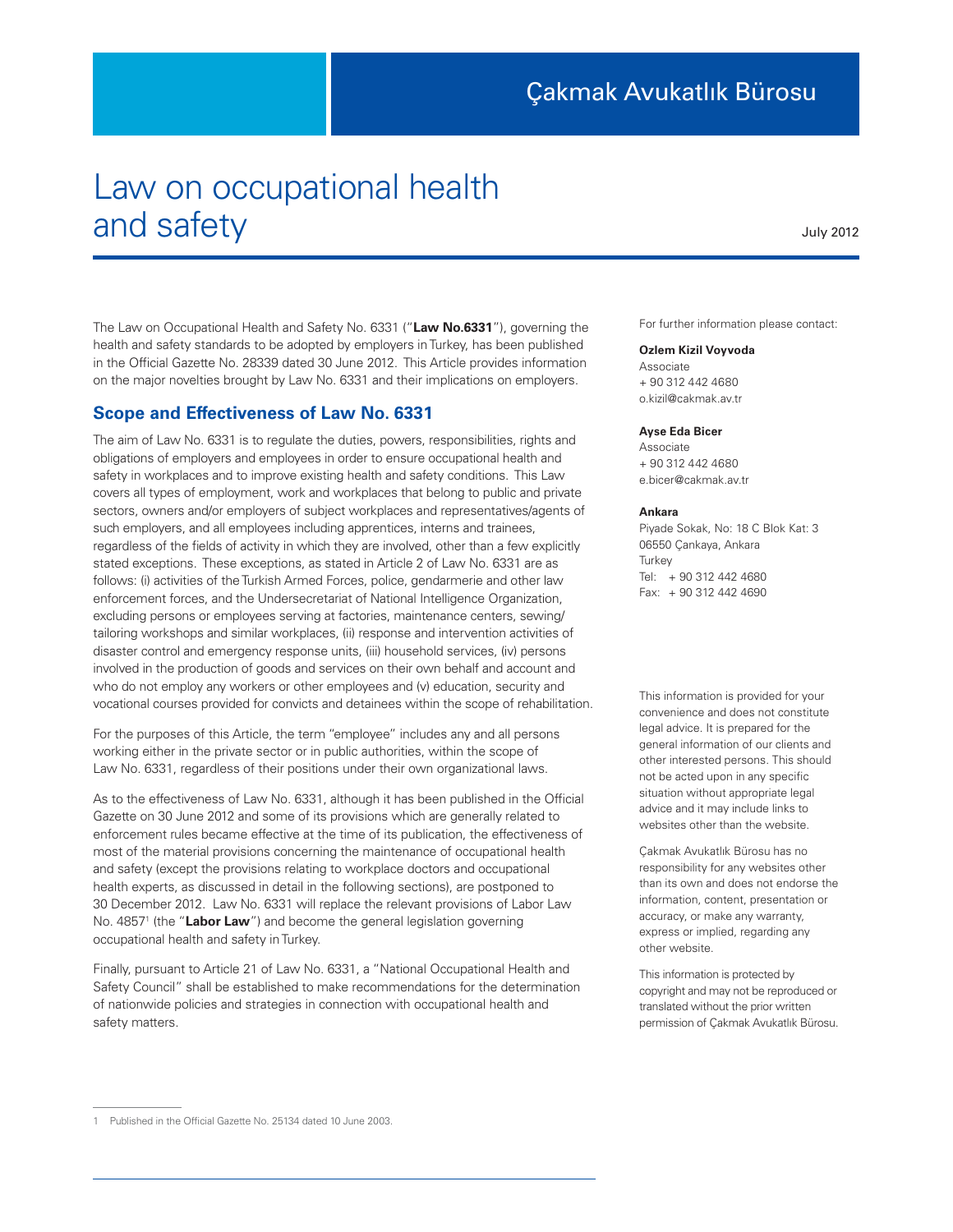## **New Concepts Introduced by Law No. 6331**

Among other novelties, Law No. 6331 introduces several brand new concepts to the Turkish workplace health and safety legislation. The major concepts are as follows:

**Employee Representative: Pursuant to Article 20 of** Law No. 6331, employers are now obliged to have one or more "employee representative(s)" elected from amongst its employees (or appointed, if election is not possible), the number of which shall be determined pursuant to the number of current employees. Such representative shall be authorized to contribute to and follow the studies on occupational health and safety, request that the employer take precautions against workplace risks and submit proposals in this respect, and represent the employees in relation to similar subjects. In other words, through such representative, employers are requested to encourage their employees to cooperate in the attainment of the objectives set forth by Law No. 6331 and create sufficient opportunities for them to participate in occupational health and safety related matters. This is a new requirement applicable to all employers whereas the union representative requirement is applicable only in workplaces subject to collective bargaining agreements.

#### **Hazard Classes and Risk Assessment of the Employer:**

Pursuant to Article 9 of Law No. 6331, workplaces shall be categorized under hazard classes with a communiqué to be issued by the Ministry of Labor and Social Security (the "**Ministry**"), in accordance with the characteristics of each occupation. Nevertheless, Article 25 of Law No. 6331 already states mining, metal and construction works as examples of very dangerous occupations.

Article 10 of the Law provides that employers are obliged to make a risk assessment themselves or have the same made by others for its workplace and to determine the precautions required for maintenance of occupational health and security and the use of protective equipment for such purpose.<sup>2</sup>

The details of the principles and procedures to be followed in determining hazard classes and conducting risk assessments shall be further elaborated with regulations to be issued by the Ministry.

# **Workplace Doctors and Occupational Safety Experts**

Pursuant to Article 6 of Law No. 6331, employers are under the obligation to appoint occupational safety expert(s), workplace physician(s) and other health personnel from amongst its employees. In the event there are no qualified persons for such positions amongst its employees, such services, either entirely

or partially, shall be obtained from "common health and safety units" established for such purpose and authorized by the Ministry in this respect. It should be noted that contrary to the relevant provisions of the Labor Law, Law No. 6331 does not provide any particular thresholds or qualifications for employers in appointing such persons. Thus, it can be interpreted that the above referenced requirement is applicable to all employers falling within the scope of Law No. 6331. However, with the secondary legislations expected to be published soon, the applicability of this requirement may be narrowed.

Additionally, in the event the workplace doctor or occupational safety expert is required to be employed full time due to the applicable working period, the employer shall establish a workplace health and safety unit.

Except for public authorities and institutions, Article 7 of Law No. 6331 provides a financial support mechanism to workplaces having less than ten employees and which are classified under hazardous and very hazardous categories. However, workplaces having less than ten employees and which are classified under the less hazardous category may also benefit from such financial support based on an affirmative decision of the Ministry. Accordingly, the costs for the provision of occupational health and safety services (i.e., appointment of occupational safety experts, workplace doctors and other medical staff) for workplaces benefiting from such mechanism can be covered by the Social Security Institution.

The effective date of Articles 6 and 7 relating to workplace doctors and occupational safety experts and Article 8 relating to the duties and liabilities of those persons varies according to number of employees and hazard categories. For public authorities and workplaces with less than 50 employees and which are classified as less hazardous, such Articles shall enter into force on 30 June 2014. For workplaces with less than 50 employees and which are classified as hazardous and very hazardous, such Articles shall enter into force on 30 June 2013. With regard to other workplaces, the relevant Articles shall enter into force on 30 December 2012.

# **Education and Medical Examination of Employees**

#### Information Requirement on Health and Safety Risks

Pursuant to Article 16 of Law No. 6331, employers are obliged to inform employees on the health and safety risks of the workplace, the protective measures to be taken against such risks, the rights and obligations of employees under Law No. 6331 and the persons in charge of first aid, extraordinary circumstances, disasters, fire-fighting and evacuation procedures.

<sup>2</sup> The persons and/or legal entities authorized to conduct risk assessments on behalf of employers will be determined by a separate regulation to be issued by the Ministry.